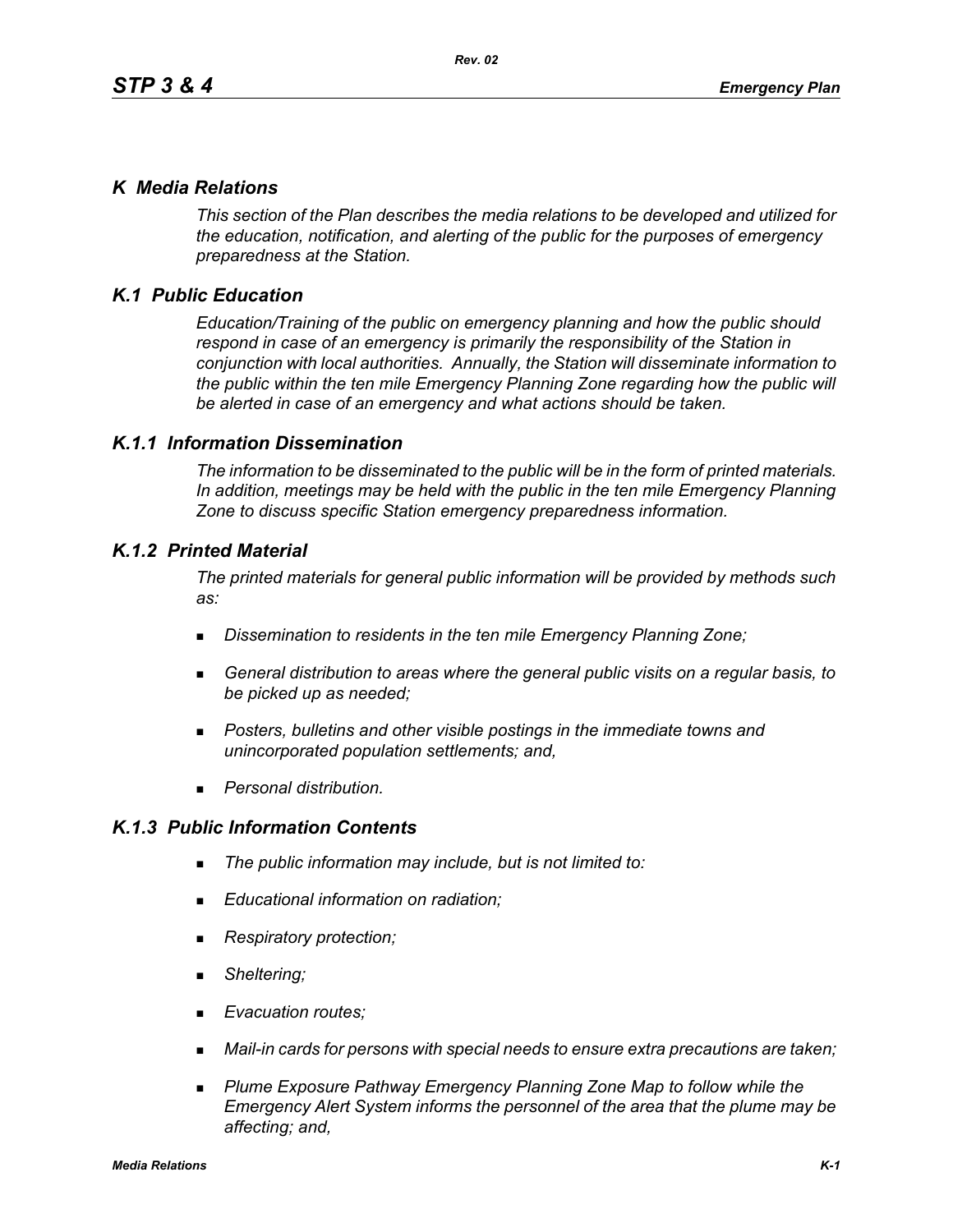- *Contacts and telephone numbers for additional information.*
- *Public information material is available to residents along with a Spanish information number.*

## *K.1.4 Station Continuing Education/Information Program*

*The Station promotes a continuing program of public education throughout the Station in regard to nuclear power in general and the Station in particular. Emergency planning will be* is *included in these information programs.* 

## *K.1.5 Education Responsibility*

*Education of the public regarding nuclear power and emergency response planning is the responsibility of the Supervisor, Emergency Response.* 

## *K.1.6 Distribution of Alert Radios*

*The Supervisor, Emergency Response or designee will distribute the alert radios and provide the public with an introduction to the emergency notification process.* 

## *K.2 Public Information Distribution*

*The public information is distributed annually by mail to residences, businesses, and public buildings within the ten mile Emergency Planning Zone of the Station.*

## *K.3 Transient Population Distribution*

*A general distribution to reach the transient population is achieved by posting information in public areas and by placing supplies of prepared written materials in areas where the general populace frequents.* 

## *K.4 Education and Information Program Resources*

*Media advertisements, telephone messages, news releases, and public information seminars may be utilized as necessary to achieve an effective information and education program.* 

## *K.4.1 News Media Participation*

*At least annually, the news media will be invited to participate in a program to acquaint them with the emergency planning effort at the Station. Typical topics covered will be information concerning radiation, and points of contact for release of information to the media in case of an emergency, or for plant specific material sent to the media.*

## *K.4.2 Specific Media Requests*

*The South Texas Project Communications and Public Affairs Group will respond to specific media requests for information concerning nuclear power emergency planning and the Station.*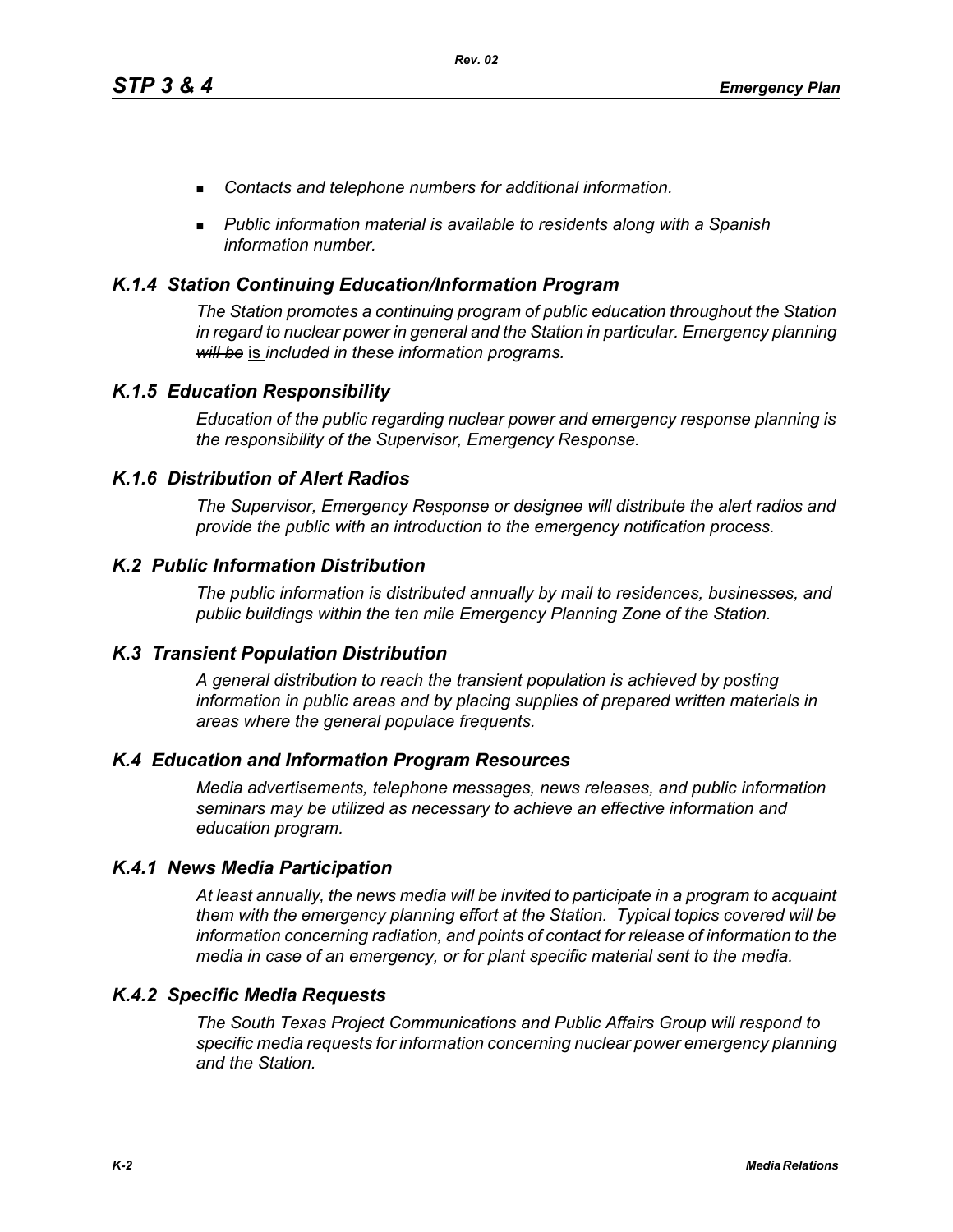## *K.5 Media Information Organization*

*It is the policy of the Station to provide prompt and accurate information to the public*  for events that may affect or simply interest the nearby community and the public at *large.* 

## *K.5.1 Normal Events and Unusual Events Release*

*News releases during declared Unusual Events will be issued by the South Texas Project Communications and Public Affairs Group.* 

## *K.5.2 Early Information Release*

*During an Alert or Higher event, prior to activation of the Joint Information Center, The Site Public Affairs Coordinator or an individual from the South Texas Project Communications and Public Affairs Group will support the Emergency Director issuing press releases.* 

## *K.5.3 Joint Information Center Activation*

*The Joint Information Center is staffed at the declaration of an Alert and may be activated at the discretion of the Emergency Director. The Joint Information Center shall be activated at a Site Area Emergency or General Emergency. After the activation of the Joint Information Center, all news releases concerning the emergency at the Station shall be issued from the Joint Information Center. These information releases shall be the basis for information provided to the Station and employees, government groups, other utilities, and industry groups, as well as media outlets and the media representatives located at the Joint Information Center. Figure K-1 provides a typical layout of the Joint Information Center.* 

## *K.5.4 Media Response/Rumor Control Manager*

*Media and public inquiries will be handled by the South Texas Project Communications and Public Affairs Personnel and STPNOC Co-Owners while the on-duty emergency response organization is enroute to the Joint Information Center. The Co-Owners will be contacted and provided information to answer media and public inquiries and to direct the media to the Joint Information Center.*

#### *K.5.5 Company Spokesperson*

*The Company Spokesperson is the primary spokesperson for the Station and together with the Joint Information Center Director shall remain responsible for the consistency of the information released. The Joint Information Center Director and/or the Emergency Director may select individuals to address the public on behalf of the Station as their respective expertise is needed.* 

#### *K.6 News Releases*

*News releases are issued periodically from the Joint Information Center under the direction of the Company Spokesperson. The Staff Writer will obtain information from the Site Public Affairs Coordinator. Information will be drafted into news releases and coordinated with federal, state and county public information officers for release.*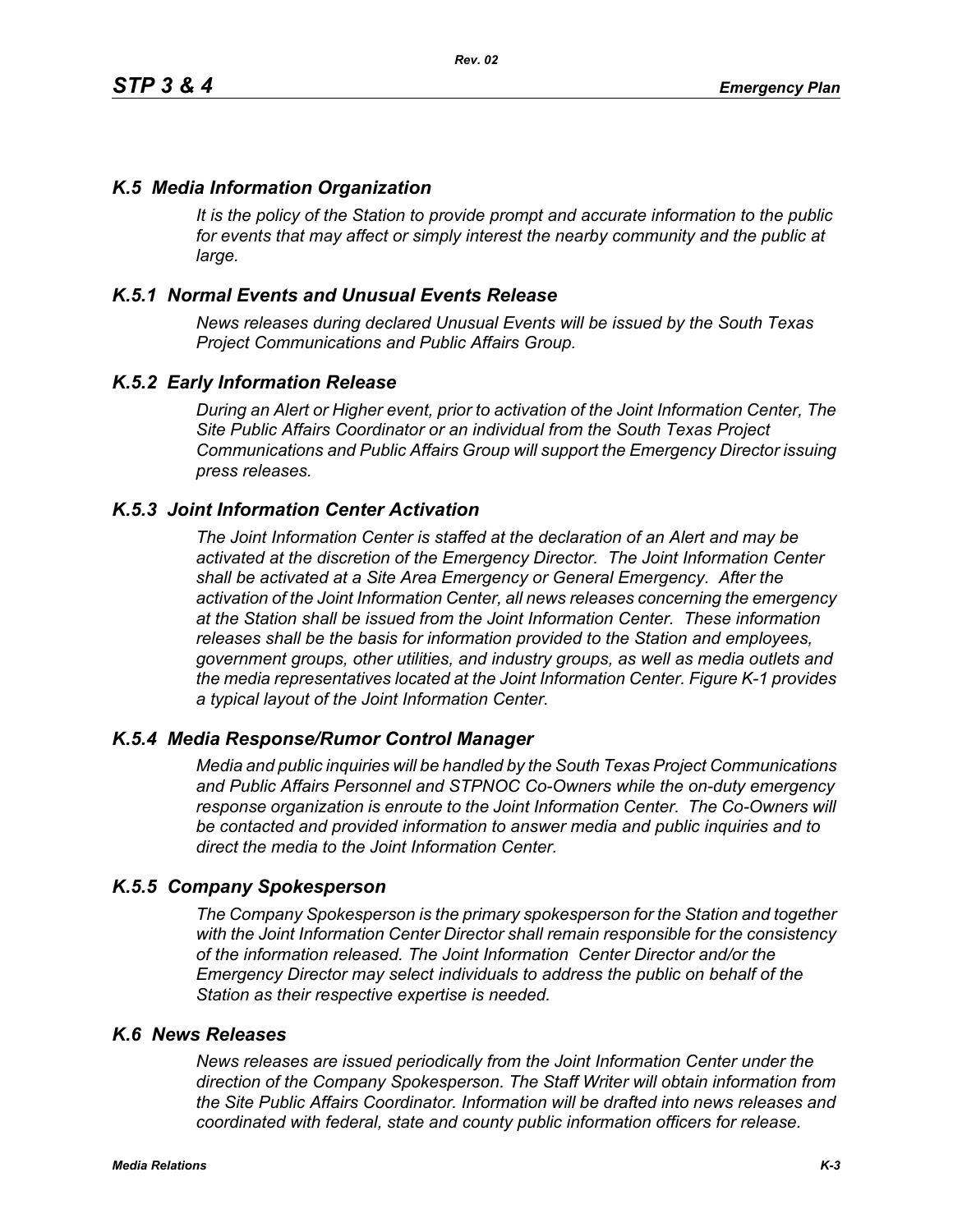## *K.7 News Conferences*

*News conferences will be held periodically at the Joint Information Center when activated during a declared emergency at the Station involving a Site Area Emergency or General Emergency.* 

- *Federal, State, and County authorities are invited to have representatives and spokespersons present at news conferences.*
- **Prior to each news conference or news release, the representatives of the Station,** *the Station owners, Federal, State, and local public information officers shall have the information to be released available for review.*
- *Media kits, containing maps, photographs, and Station historical background may be available for distribution at news conferences as needed.*

## *K.8 Media Requests*

*Any special media requests for specific interviews, visits to the Station or Control Room simulator, video tapes or films of the Control Room, and other unusual requests will be coordinated by the Media Relations Manager through the Site Public Affairs Coordinator.* 

- *Appropriate Station personnel can be made available for special background interviews.*
- *Special requests may be refused if they impact the Station security or safety programs or if the Emergency Director believes that media personnel may be placed in a situation of unnecessary hazard.*

## *K.9 Information Flow*

*During a declared emergency, the flow of factual information to employees and the public is critical. To ensure that the reports issued and disseminated about the Station are true and factual, the following rumor control program is established when the Joint Information Center is activated or earlier, if deemed necessary by the Joint Information Center Director.* 

## *K.9.1 Rumor Control*

*Under the direction of Media Monitoring/Rumor Control Manager, media monitors in the Joint Information Center shall monitor radio, television, and newspapers for misleading or erroneous information. In addition, under the direction of the Media Monitoring/Rumor Control Manager, Rumor Control Monitors in the Joint Information Center shall answer public telephone inquiries. The Media Monitoring/Rumor Control Manager is located in the Rumor Control Room at the Joint Information Center.* 

 *The Rumor Control Monitors and Media Monitors shall collect and consolidate rumors/misinformation and inform the applicable position or agency.*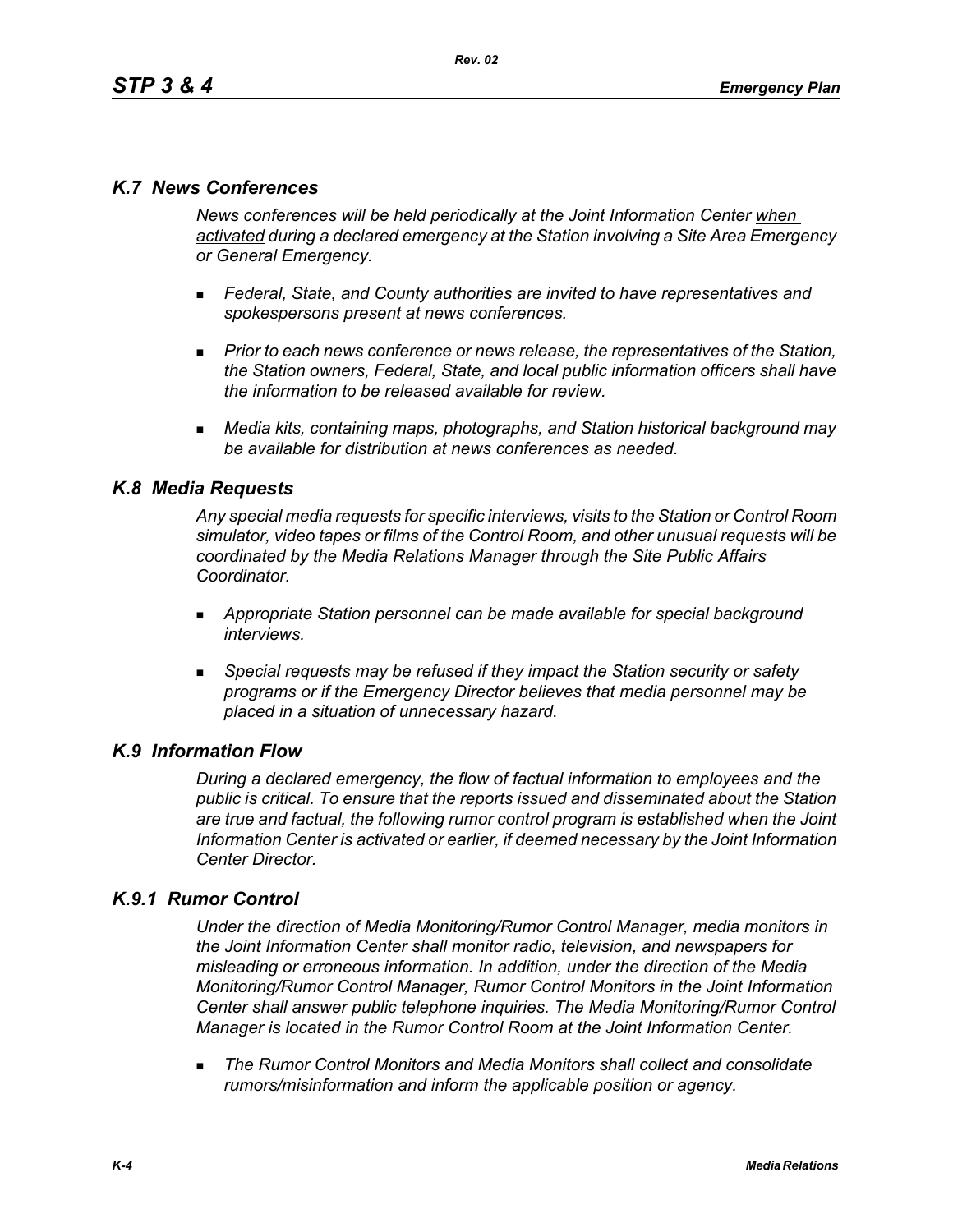*Rev. 02*

- *Rumor/misinformation shall be interpreted and discussed to coordinate appropriate responses and for immediate knowledge of what information is being released to the public from all parties.*
- *The Co-Owners shall collect and consolidate rumors/misinformation from customer service telephone operators and district offices and provide these rumors to the appropriate individual at the Joint Information Center.*

# *K.9.2 Misinformation Handling*

*State and County representatives shall handle misinformation relating to offsite conditions, including recommended protective measures.* 

*The Station shall address misinformation regarding Station/utility rumors. Rumors and incorrect information shall be addressed at news conferences when necessary.* 

*The Station shall also discuss information addressed in the news releases regarding protective action recommendations.* 

## *K.10 Joint Information Center*

*The Joint Information Center shall be operated as a joint information center where the Station, the State, County, and Federal Public Information Officers shall coordinate information, issue news bulletins, and participate in joint news briefings. 0ERP01-ZV-OF02, Joint Information Center Activation, Operation, and Deactivation describes how the Joint Information Center information is disseminated.*

*The Joint Information Center provides a spokesperson work area for Station, state, county, and federal public information officers. The entire Best Western Matagorda Hotel and Conference Center is available as the Joint Information Center, via a letter of agreement and contract; therefore, if private work areas are needed, space can be made available. Telecommunications facilities shall be available to include, but not be limited to:* 

- *Telephone links, with long distance capabilities;*
- *Telecopiers with nationwide capability; and,*
- *Radio and television hookups (for viewing) with cable television availability.*